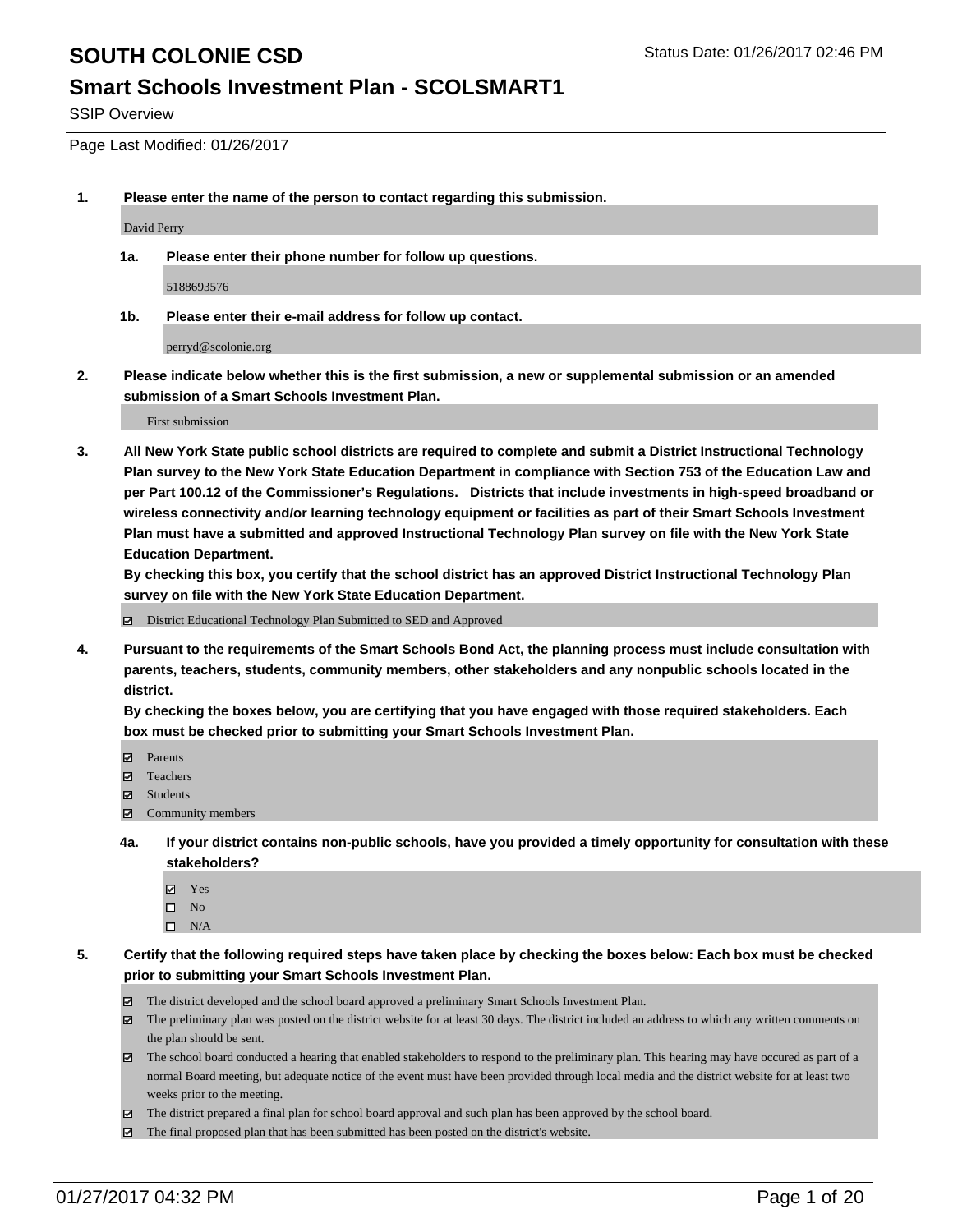### **Smart Schools Investment Plan - SCOLSMART1**

SSIP Overview

Page Last Modified: 01/26/2017

**5a. Please upload the proposed Smart Schools Investment Plan (SSIP) that was posted on the district's website, along with any supporting materials. Note that this should be different than your recently submitted Educational Technology Survey. The Final SSIP, as approved by the School Board, should also be posted on the website and remain there during the course of the projects contained therein.**

Smart Schools Presentation (South Colonie #3) 6-15-2016.pptx

**5b. Enter the webpage address where the final Smart Schools Investment Plan is posted. The Plan should remain posted for the life of the included projects.**

http://www.southcolonieschools.org/DistrictOffice/15-16Stories/district\_smartschools.cfm

**6. Please enter an estimate of the total number of students and staff that will benefit from this Smart Schools Investment Plan based on the cumulative projects submitted to date.**

5,428

- **7. An LEA/School District may partner with one or more other LEA/School Districts to form a consortium to pool Smart Schools Bond Act funds for a project that meets all other Smart School Bond Act requirements. Each school district participating in the consortium will need to file an approved Smart Schools Investment Plan for the project and submit a signed Memorandum of Understanding that sets forth the details of the consortium including the roles of each respective district.**
	- $\Box$  The district plans to participate in a consortium to partner with other school district(s) to implement a Smart Schools project.
- **8. Please enter the name and 6-digit SED Code for each LEA/School District participating in the Consortium.**

| <b>Partner LEA/District</b> | <b>ISED BEDS Code</b> |
|-----------------------------|-----------------------|
| (No Response)               | (No Response)         |

**9. Please upload a signed Memorandum of Understanding with all of the participating Consortium partners.**

(No Response)

**10. Your district's Smart Schools Bond Act Allocation is:**

\$2,051,700

**11. Enter the budget sub-allocations by category that you are submitting for approval at this time. If you are not budgeting SSBA funds for a category, please enter 0 (zero.) If the value entered is \$0, you will not be required to complete that survey question.**

|                                       | Sub-        |
|---------------------------------------|-------------|
|                                       | Allocations |
| School Connectivity                   |             |
| Connectivity Projects for Communities |             |
| <b>Classroom Technology</b>           | 1,027,621   |
| Pre-Kindergarten Classrooms           |             |
| Replace Transportable Classrooms      |             |
| High-Tech Security Features           |             |
| Totals:                               | 1,027,621   |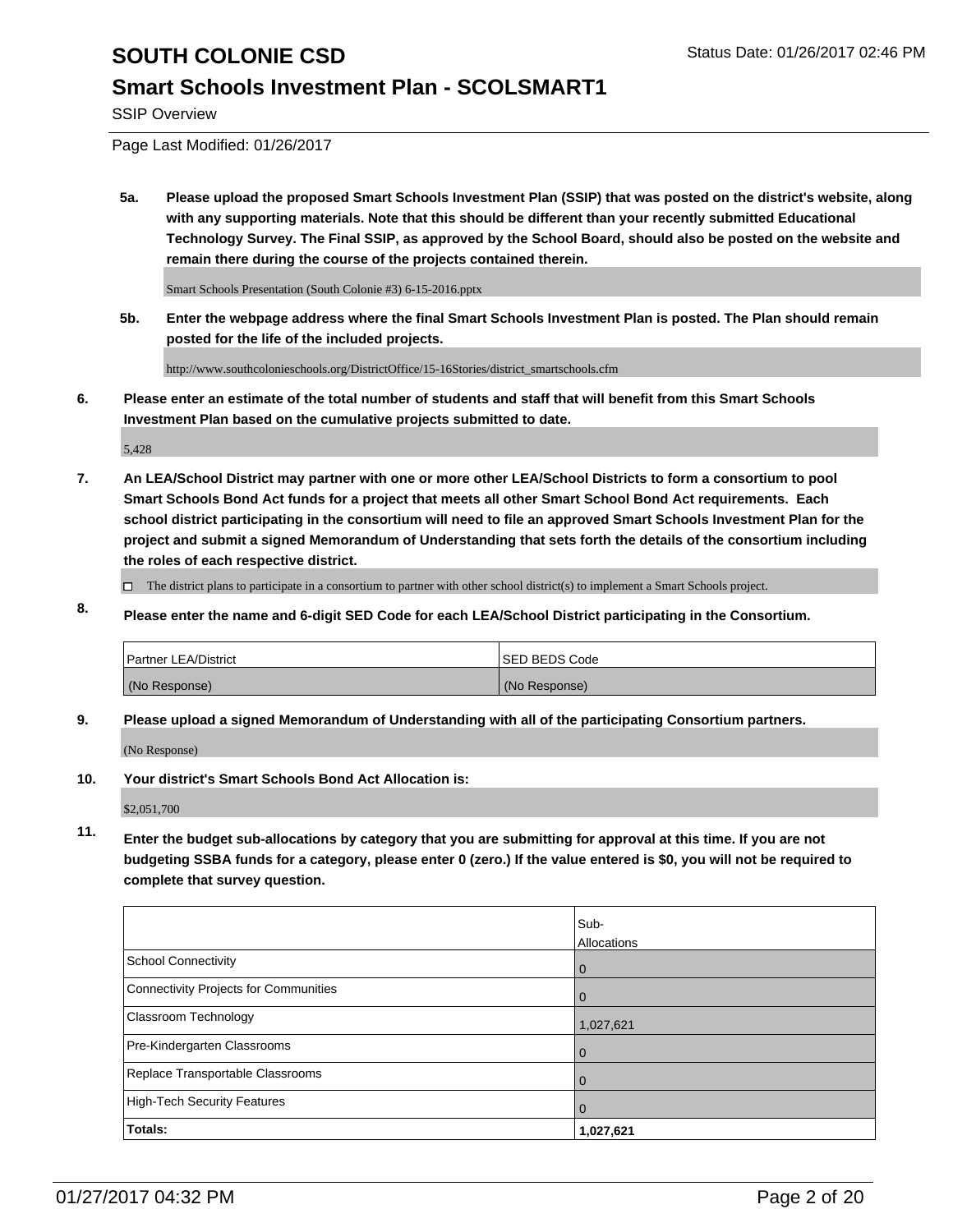### **Smart Schools Investment Plan - SCOLSMART1**

School Connectivity

Page Last Modified: 01/26/2017

- **1. In order for students and faculty to receive the maximum benefit from the technology made available under the Smart Schools Bond Act, their school buildings must possess sufficient connectivity infrastructure to ensure that devices can be used during the school day. Smart Schools Investment Plans must demonstrate that:**
	- **sufficient infrastructure that meets the Federal Communications Commission's 100 Mbps per 1,000 students standard currently exists in the buildings where new devices will be deployed, or**
	- **is a planned use of a portion of Smart Schools Bond Act funds, or**
	- **is under development through another funding source.**

**Smart Schools Bond Act funds used for technology infrastructure or classroom technology investments must increase the number of school buildings that meet or exceed the minimum speed standard of 100 Mbps per 1,000 students and staff within 12 months. This standard may be met on either a contracted 24/7 firm service or a "burstable" capability. If the standard is met under the burstable criteria, it must be:**

**1. Specifically codified in a service contract with a provider, and**

**2. Guaranteed to be available to all students and devices as needed, particularly during periods of high demand, such as computer-based testing (CBT) periods.**

**Please describe how your district already meets or is planning to meet this standard within 12 months of plan submission.**

(No Response)

**1a. If a district believes that it will be impossible to meet this standard within 12 months, it may apply for a waiver of this requirement, as described on the Smart Schools website. The waiver must be filed and approved by SED prior to submitting this survey.**

 $\Box$ By checking this box, you are certifying that the school district has an approved waiver of this requirement on file with the New York State Education Department.

**2. Connectivity Speed Calculator (Required)**

|                         | Number of<br>Students | Multiply by<br>100 Kbps | Divide by 1000 Current Speed<br>lto Convert to<br>Required<br>l Speed in Mb | lin Mb | Expected<br>Speed to be<br>Attained Within Required<br>12 Months | Expected Date<br><b>When</b><br>Speed Will be<br><b>Met</b> |
|-------------------------|-----------------------|-------------------------|-----------------------------------------------------------------------------|--------|------------------------------------------------------------------|-------------------------------------------------------------|
| <b>Calculated Speed</b> | 4.908                 | 490.800                 | 490.8                                                                       | 200    | 500                                                              | 07/01/2017                                                  |

**3. Describe how you intend to use Smart Schools Bond Act funds for high-speed broadband and/or wireless connectivity projects in school buildings.**

(No Response)

**4. Describe the linkage between the district's District Instructional Technology Plan and the proposed projects. (There should be a link between your response to this question and your response to Question 1 in Part E. Curriculum and Instruction "What are the district's plans to use digital connectivity and technology to improve teaching and learning?)**

(No Response)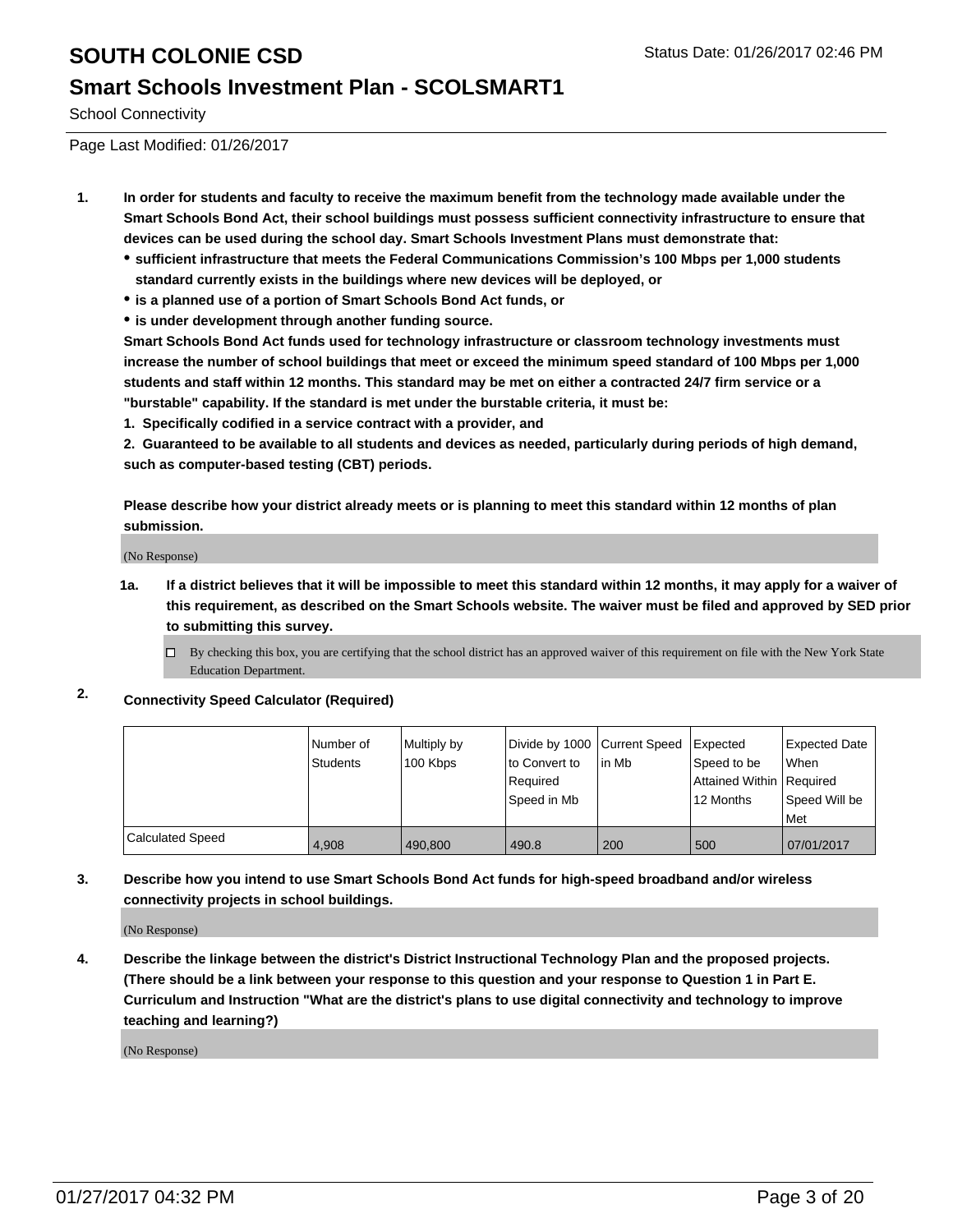### **Smart Schools Investment Plan - SCOLSMART1**

School Connectivity

Page Last Modified: 01/26/2017

**5. If the district wishes to have students and staff access the Internet from wireless devices within the school building, or in close proximity to it, it must first ensure that it has a robust Wi-Fi network in place that has sufficient bandwidth to meet user demand.**

**Please describe how you have quantified this demand and how you plan to meet this demand.**

(No Response)

**6. As indicated on Page 5 of the guidance, the Office of Facilities Planning will have to conduct a preliminary review of all capital projects, including connectivity projects.**

**Please indicate on a separate row each project number given to you by the Office of Facilities Planning.**

| Project Number |  |
|----------------|--|
| (No Response)  |  |

**7. Certain high-tech security and connectivity infrastructure projects may be eligible for an expedited review process as determined by the Office of Facilities Planning.**

**Was your project deemed eligible for streamlined review?**

(No Response)

**8. Include the name and license number of the architect or engineer of record.**

| <b>Name</b>   | License Number |
|---------------|----------------|
| (No Response) | (No Response)  |

**9. If you are submitting an allocation for School Connectivity complete this table.**

**Note that the calculated Total at the bottom of the table must equal the Total allocation for this category that you entered in the SSIP Overview overall budget.** 

|                                            | Sub-              |
|--------------------------------------------|-------------------|
|                                            | <b>Allocation</b> |
| Network/Access Costs                       | (No Response)     |
| <b>Outside Plant Costs</b>                 | (No Response)     |
| School Internal Connections and Components | (No Response)     |
| <b>Professional Services</b>               | (No Response)     |
| Testing                                    | (No Response)     |
| <b>Other Upfront Costs</b>                 | (No Response)     |
| <b>Other Costs</b>                         | (No Response)     |
| Totals:                                    | 0                 |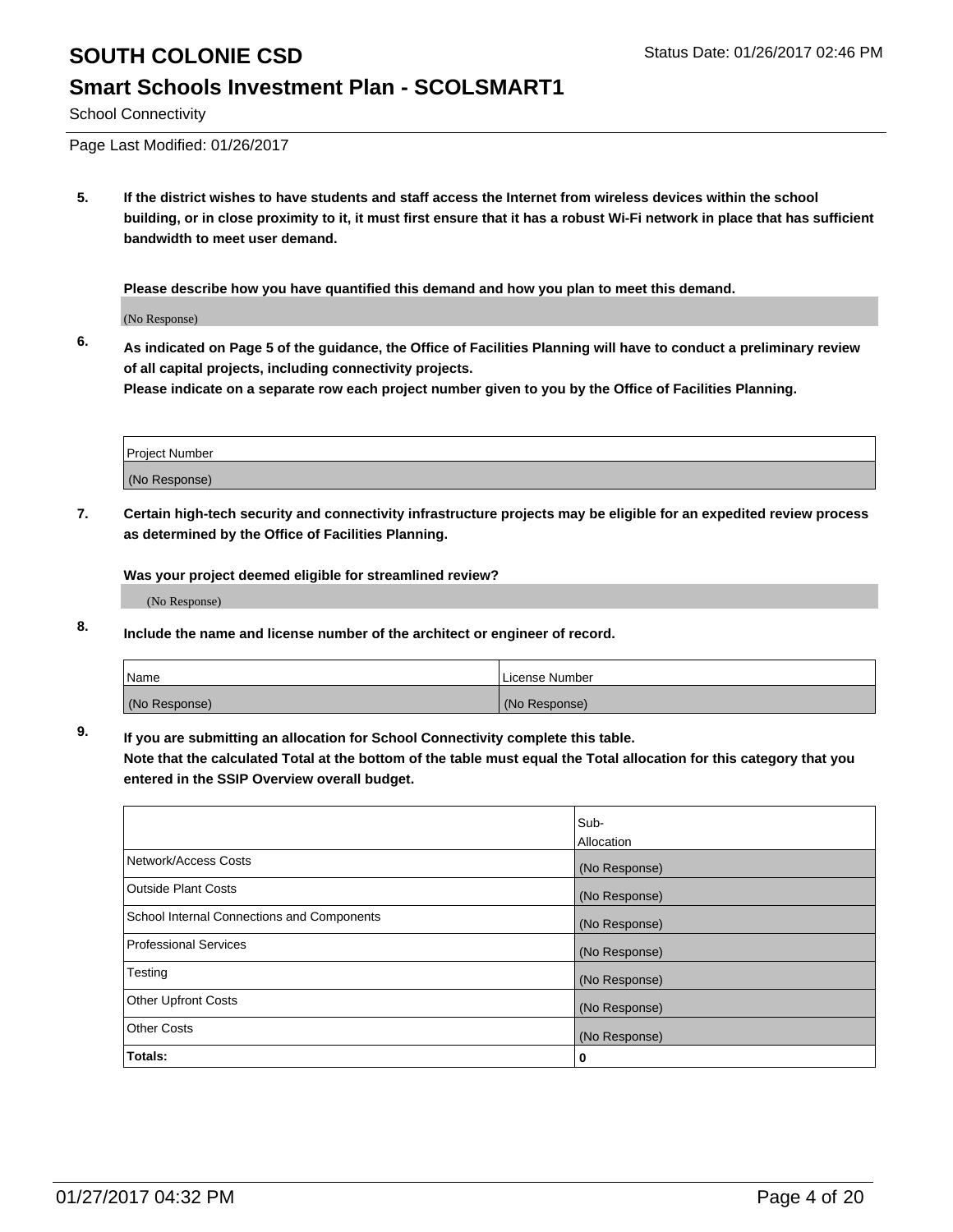## **Smart Schools Investment Plan - SCOLSMART1**

School Connectivity

Page Last Modified: 01/26/2017

**10. Please detail the type, quantity, per unit cost and total cost of the eligible items under each sub-category. This is especially important for any expenditures listed under the "Other" category. All expenditures must be eligible for tax-exempt financing to be reimbursed through the SSBA. Sufficient detail must be provided so that we can verify this is the case. If you have any questions, please contact us directly through smartschools@nysed.gov. NOTE: Wireless Access Points should be included in this category, not under Classroom Educational Technology, except those that will be loaned/purchased for nonpublic schools. Add rows under each sub-category for additional items, as needed.**

| Select the allowable expenditure | Item to be purchased | l Quantitv    | Cost per Item | <b>Total Cost</b> |
|----------------------------------|----------------------|---------------|---------------|-------------------|
| type.                            |                      |               |               |                   |
| Repeat to add another item under |                      |               |               |                   |
| each type.                       |                      |               |               |                   |
| (No Response)                    | (No Response)        | (No Response) | (No Response) | (No Response)     |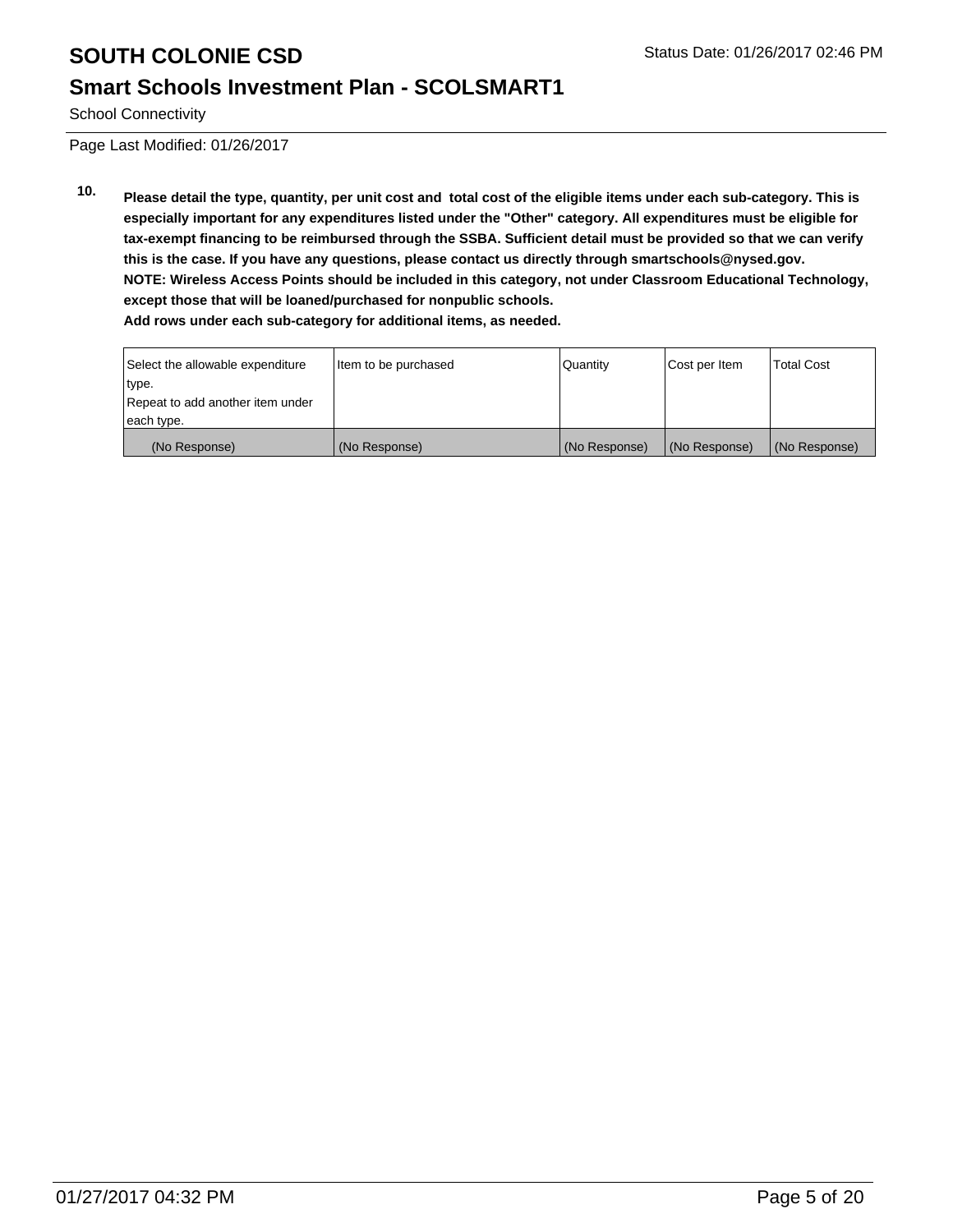### **Smart Schools Investment Plan - SCOLSMART1**

Community Connectivity (Broadband and Wireless)

Page Last Modified: 01/26/2017

**1. Describe how you intend to use Smart Schools Bond Act funds for high-speed broadband and/or wireless connectivity projects in the community.**

(No Response)

**2. Please describe how the proposed project(s) will promote student achievement and increase student and/or staff access to the Internet in a manner that enhances student learning and/or instruction outside of the school day and/or school building.**

(No Response)

**3. Community connectivity projects must comply with all the necessary local building codes and regulations (building and related permits are not required prior to plan submission).**

 $\Box$  I certify that we will comply with all the necessary local building codes and regulations.

**4. Please describe the physical location of the proposed investment.**

(No Response)

**5. Please provide the initial list of partners participating in the Community Connectivity Broadband Project, along with their Federal Tax Identification (Employer Identification) number.**

| <b>Project Partners</b> | I Federal ID # |
|-------------------------|----------------|
| (No Response)           | (No Response)  |

**6. If you are submitting an allocation for Community Connectivity, complete this table. Note that the calculated Total at the bottom of the table must equal the Total allocation for this category that you entered in the SSIP Overview overall budget.**

|                                    | Sub-Allocation |
|------------------------------------|----------------|
| Network/Access Costs               | (No Response)  |
| <b>Outside Plant Costs</b>         | (No Response)  |
| <b>Tower Costs</b>                 | (No Response)  |
| <b>Customer Premises Equipment</b> | (No Response)  |
| <b>Professional Services</b>       | (No Response)  |
| Testing                            | (No Response)  |
| <b>Other Upfront Costs</b>         | (No Response)  |
| <b>Other Costs</b>                 | (No Response)  |
| Totals:                            | 0              |

**7. Please detail the type, quantity, per unit cost and total cost of the eligible items under each sub-category. This is especially important for any expenditures listed under the "Other" category. All expenditures must be capital-bond eligible to be reimbursed through the SSBA. If you have any questions, please contact us directly through smartschools@nysed.gov.**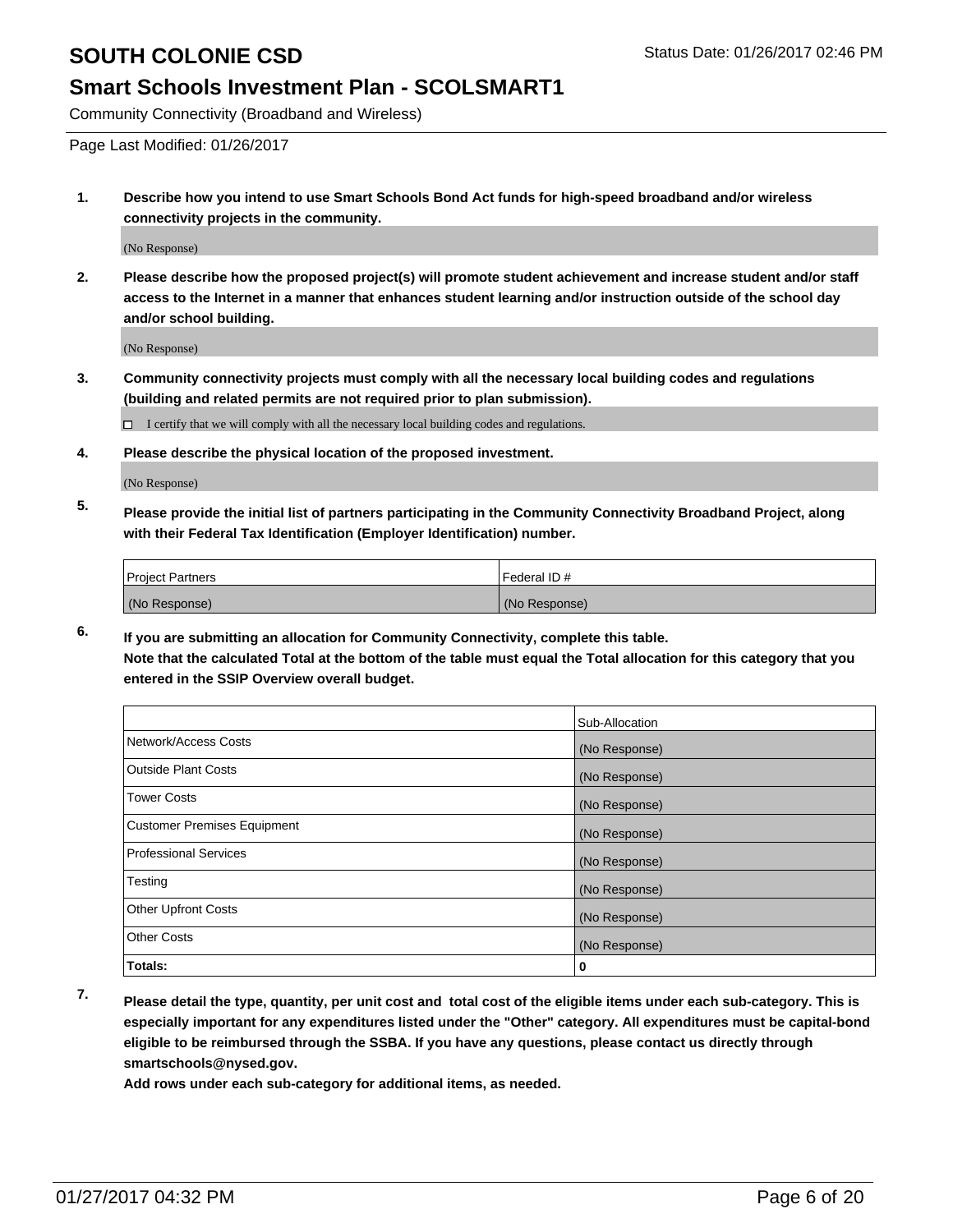## **Smart Schools Investment Plan - SCOLSMART1**

Community Connectivity (Broadband and Wireless)

Page Last Modified: 01/26/2017

| Select the allowable expenditure | Item to be purchased | Quantity      | Cost per Item | Total Cost    |
|----------------------------------|----------------------|---------------|---------------|---------------|
| type.                            |                      |               |               |               |
| Repeat to add another item under |                      |               |               |               |
| each type.                       |                      |               |               |               |
| (No Response)                    | (No Response)        | (No Response) | (No Response) | (No Response) |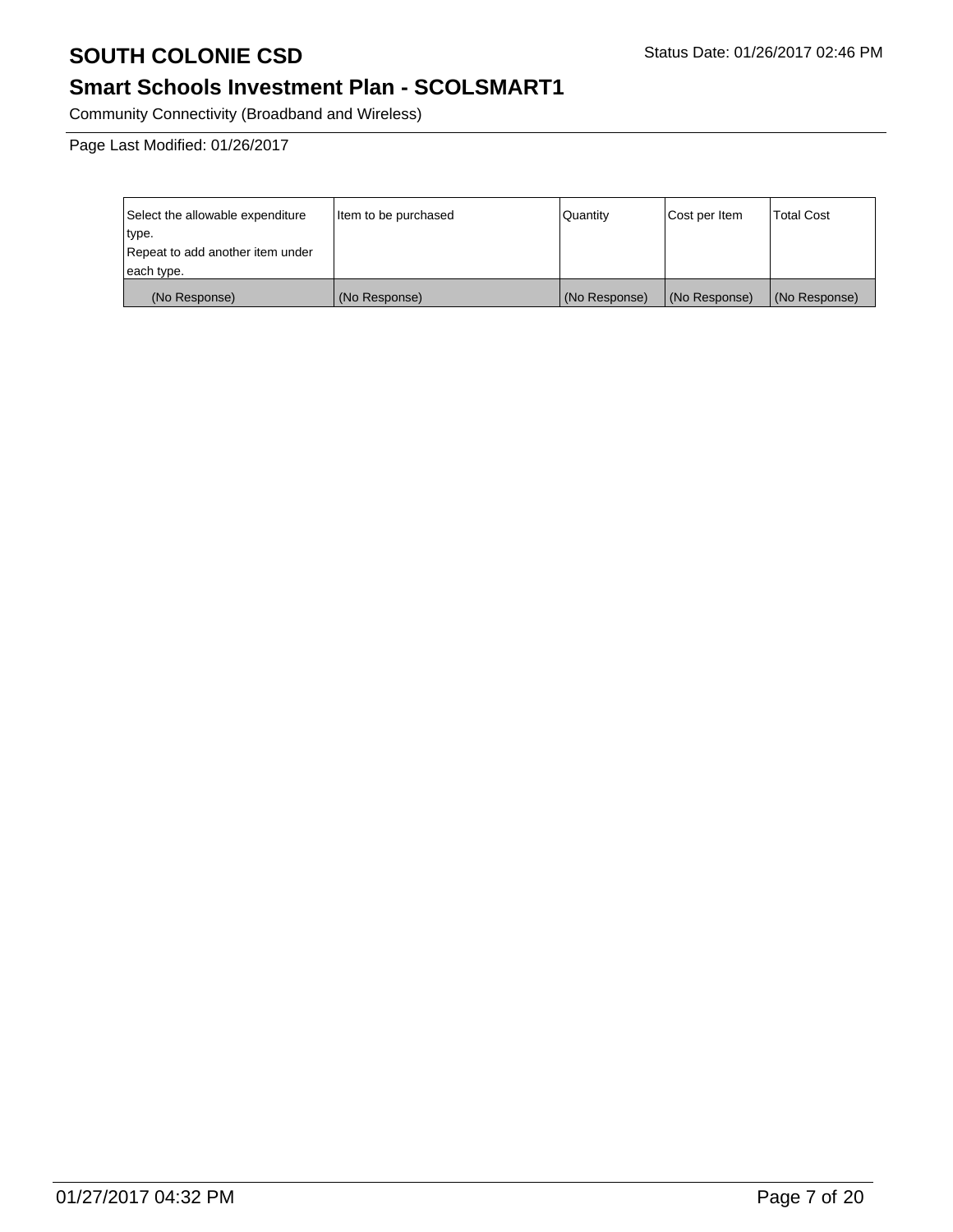### **Smart Schools Investment Plan - SCOLSMART1**

Classroom Learning Technology

Page Last Modified: 01/26/2017

**1. In order for students and faculty to receive the maximum benefit from the technology made available under the Smart Schools Bond Act, their school buildings must possess sufficient connectivity infrastructure to ensure that devices can be used during the school day. Smart Schools Investment Plans must demonstrate that sufficient infrastructure that meets the Federal Communications Commission's 100 Mbps per 1,000 students standard currently exists in the buildings where new devices will be deployed, or is a planned use of a portion of Smart Schools Bond Act funds, or is under development through another funding source.**

**Smart Schools Bond Act funds used for technology infrastructure or classroom technology investments must increase the number of school buildings that meet or exceed the minimum speed standard of 100 Mbps per 1,000 students and staff within 12 months. This standard may be met on either a contracted 24/7 firm service or a "burstable" capability. If the standard is met under the burstable criteria, it must be:**

**1. Specifically codified in a service contract with a provider, and**

**2. Guaranteed to be available to all students and devices as needed, particularly during periods of high demand, such as computer-based testing (CBT) periods.**

**Please describe how your district already meets or is planning to meet this standard within 12 months of plan submission.**

Our District currently contracts with NERIC to provide minimum capacity of 100 Mbps per 1,000 students so we already meet this requirement through a "burstable" capability agreement.

- **1a. If a district believes that it will be impossible to meet this standard within 12 months, it may apply for a waiver of this requirement, as described on the Smart Schools website. The waiver must be filed and approved by SED prior to submitting this survey.**
	- $\Box$  By checking this box, you are certifying that the school district has an approved waiver of this requirement on file with the New York State Education Department.

### **2. Connectivity Speed Calculator (Required)**

|                         | Number of<br>Students | Multiply by<br>100 Kbps | Divide by 1000 Current Speed<br>lto Convert to<br>Required<br>Speed in Mb | l in Mb | <b>Expected</b><br>Speed to be<br>Attained Within   Required<br>12 Months | Expected Date<br>l When<br>Speed Will be<br>l Met |
|-------------------------|-----------------------|-------------------------|---------------------------------------------------------------------------|---------|---------------------------------------------------------------------------|---------------------------------------------------|
| <b>Calculated Speed</b> | 4.908                 | 490.800                 | 490.8                                                                     | 200     | 500                                                                       | 07/01/2017                                        |

**3. If the district wishes to have students and staff access the Internet from wireless devices within the school building, or in close proximity to it, it must first ensure that it has a robust Wi-Fi network in place that has sufficient bandwidth to meet user demand.**

**Please describe how you have quantified this demand and how you plan to meet this demand.**

South Colonie is working on a capital project approved by SED in December 2015 that involves campus wide WIFI in all buildings. We are working with our architectural firm (Mosaic Associates) as well as Engineered Solutions (Curt Benedetto) to map our building needs in order to provide the appropriate bandwith coverage. This project will be completed by January 2017.

The district is currently deploying approximately 170 wireless access points throughout the district.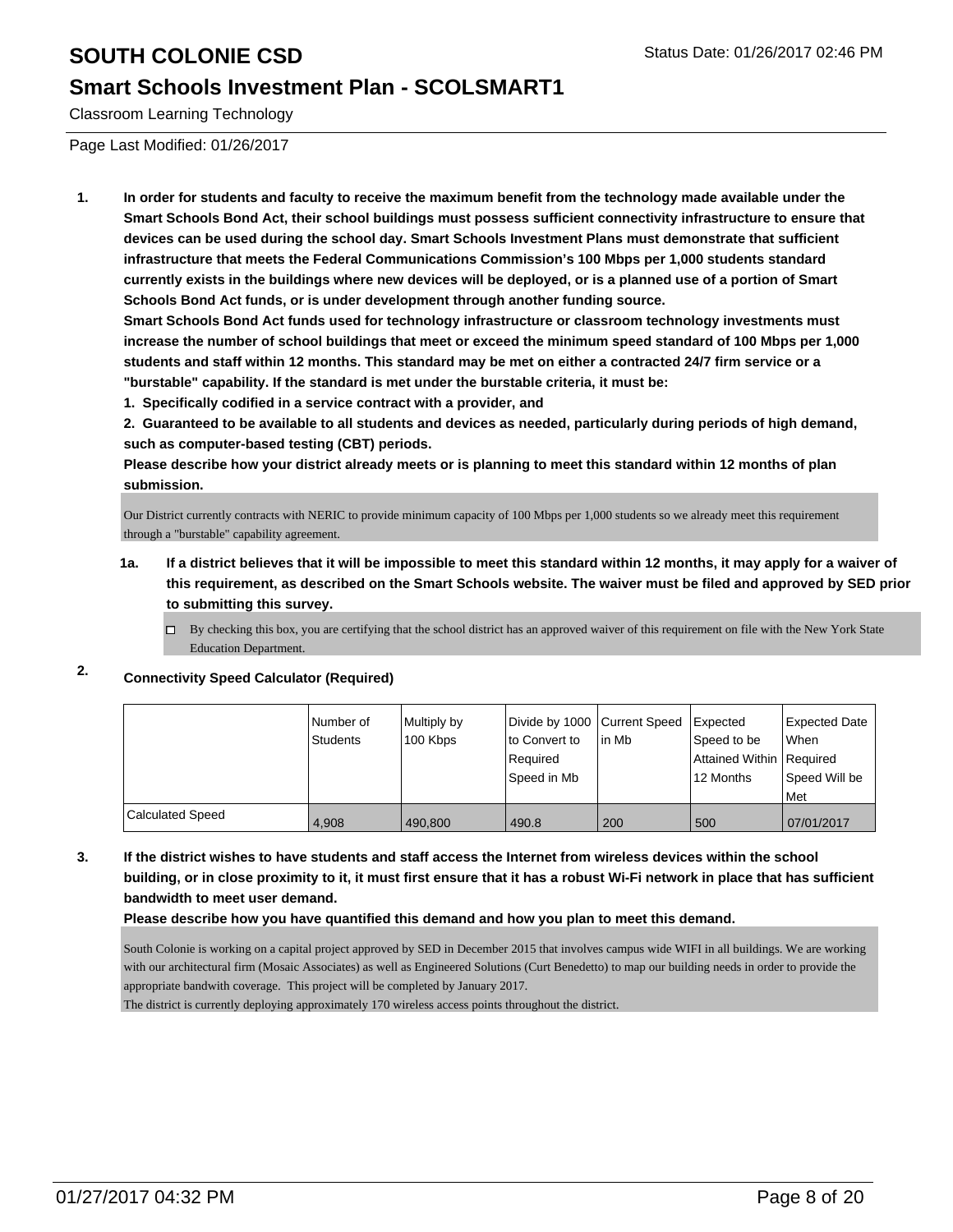### **Smart Schools Investment Plan - SCOLSMART1**

Classroom Learning Technology

Page Last Modified: 01/26/2017

**4. All New York State public school districts are required to complete and submit an Instructional Technology Plan survey to the New York State Education Department in compliance with Section 753 of the Education Law and per Part 100.12 of the Commissioner's Regulations.**

**Districts that include educational technology purchases as part of their Smart Schools Investment Plan must have a submitted and approved Instructional Technology Plan survey on file with the New York State Education Department.**

- By checking this box, you are certifying that the school district has an approved Instructional Technology Plan survey on file with the New York State Education Department.
- **5. Describe the devices you intend to purchase and their compatibility with existing or planned platforms or systems. Specifically address the adequacy of each facility's electrical, HVAC and other infrastructure necessary to install and support the operation of the planned technology.**

For the first round of funding, we plan to use the funding to focus on several areas:

#1 We plan to purchase Dell Chromebooks, Dell Desktops and Apple iPads to support our students and teachers in the use of Google Classroom. We recently rolled out a 1:1 Chromebook distribution at grades 9 and 10 (we piloted a 1:1 rollout in 2015-2016 with 125 students and it was a success). We will require the purchase of 400 additional Chromebooks to support students and staff in grades 9-12.

In addition, we anticipate purchasing 400 Chromebooks for use in grades 5-8. The planned platform and infrastructure is already in place and/or planned as part of the capital project.

At the elementary level, we will purchase 200 Chromebooks for use in grades K-4.

#2 A second primary funding purpose will be to purchase and install video conferencing equipment for distance learning, video conferencing, recording of lessons and virtual field trips. We will be looking to purchase Cisco Telepresence Smartboards (MX800 or dual screen MX800) for our elementary, middle and high school environments. These devices will enable our staff to provide students and teachers the ability to have live video feeds in the classrooms, record lessons and push out content to various platforms to support student learning (i.e. classroom videos pushed out to our parent portal to demonstrate how to solve problems, explain projects, etc.).

#3 The third primary purpose will be to provide large classroom display for the elementary and middle school settings. Both of these environments are currently lacking in the appropriate technology (either non-existent or out dated and failiing). The funding will alllow us to provide projectors and screens for our classrooms as well as interactive LCD displays.

#4 The fourth primary purpose will be to purchase additional servers to handle the increased demand on our network with the increased use of technology.

Chromebooks total: 1000 devices

Apple iPads: 68 devices

Desktop Computers: 180 devices

Cisco Telepresence Smartboards: 8 devices

LCD Projectors/LCD Displays: 70 display set-ups

Servers: 3 servers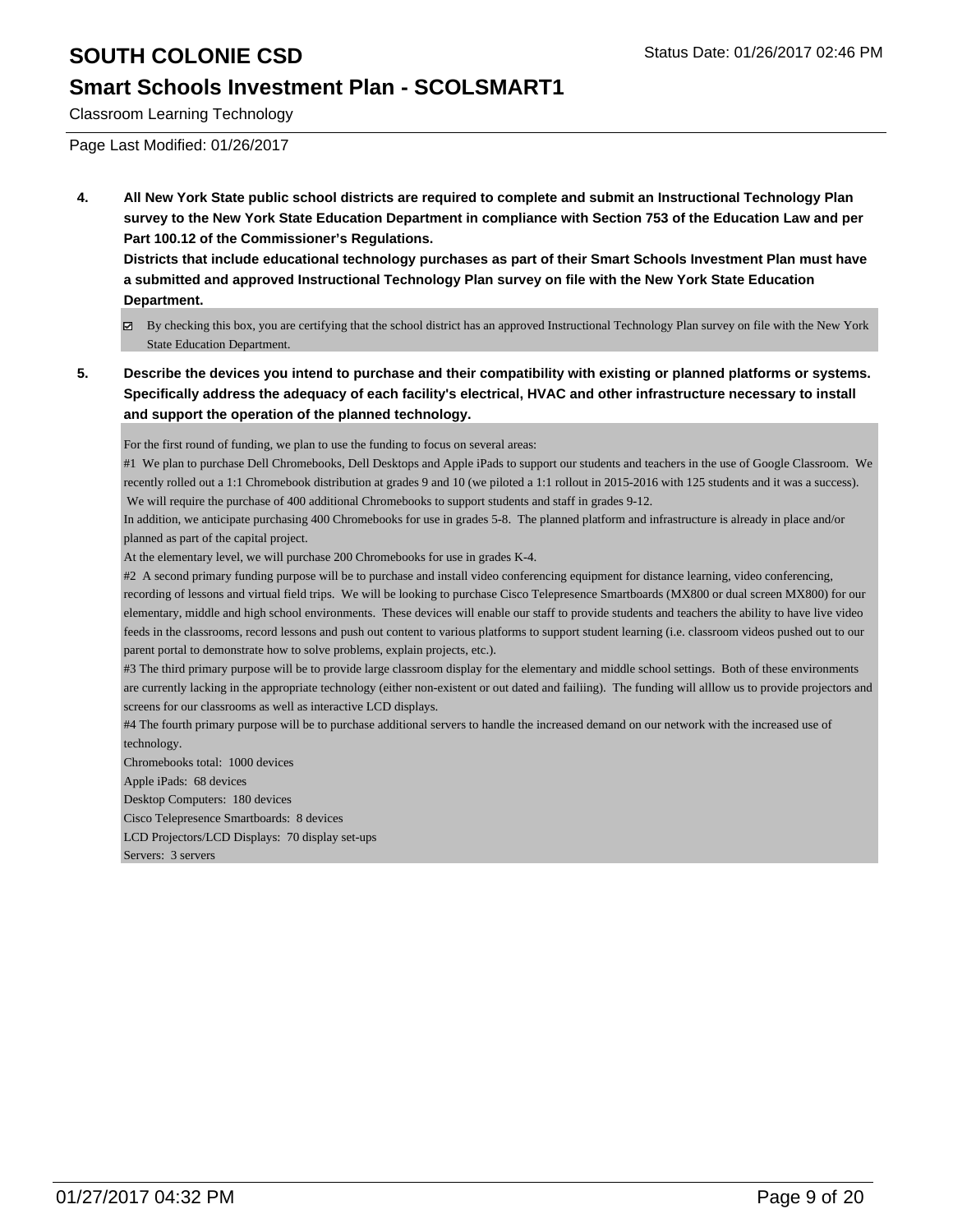Classroom Learning Technology

Page Last Modified: 01/26/2017

- **6. Describe how the proposed technology purchases will:**
	- **> enhance differentiated instruction;**
	- **> expand student learning inside and outside the classroom;**
	- **> benefit students with disabilities and English language learners; and**
	- **> contribute to the reduction of other learning gaps that have been identified within the district.**

**The expectation is that districts will place a priority on addressing the needs of students who struggle to succeed in a rigorous curriculum. Responses in this section should specifically address this concern and align with the district's Instructional Technology Plan (in particular Question 2 of E. Curriculum and Instruction: "Does the district's instructional technology plan address the needs of students with disabilities to ensure equitable access to instruction, materials and assessments?" and Question 3 of the same section: "Does the district's instructional technology plan address the provision of assistive technology specifically for students with disabilities to ensure access to and participation in the general curriculum?"**

South Colonie has purchased ASPEN (student information system with learning management system and parent portal) along with IEP Direct which allows our special education professionals to enter data and update IEP's in a more efficient manner. The use of both of these software packages provides our staff the necessary tools and infrastructure to assist in the coordination, collection and analysis of student data.

The continued infusion of technology devices will allow our teachers and students to create a blended learning model which will engage all learners (including special education and ENL students). By providing all of our students better access to technology both at school and at home, we can close the achievement gap by providing online resource materials for students and parents, video lessons to assist with re-teaching provided by our own teachers as well as assist students with disabilities in maintaining an organized approach to learning.

The technology purchased for our students (Chromebooks) and classrooms (large displays) will continue to support all students. We believe that putting technology into the hands of students with special needs can often level the playing field by providing them with adaptive solutions to classroom curriculum. By already using some technology like this, we have seen how teachers can more easily differentiate their lessons using the technology to allow our students to be more successful.

Our ENL students will be able to access the Rosetta Stone program online using the Chromebooks from both their classroom setting as well as at home. This program allows students in the English as a New Language program to work on their English skills in a variety of methods (speaking, listening, reading). Previously, the program was limited to a lab setting which required the entire class to attend at once but with the increase in technology, we can expand the use of the program to students using their chromebooks. This will allow teachers to differentiate instruction and provide each student an individualized experience.

Similar to our ENL students, our special education and remedial students will see a benefit from the increase in technology. Software programs such as iReady can be completed within a student's classroom or at home as an extension of the days lesson. In the past, we were limited on the number of classes that could be scheduled into a lab setting, but with the increase in Chromebooks and classroom displays, we can allow more students each day to experience the software as well as review class notes, review recorded lessons and present information learned in a techonology rich environment.

### **7. Where appropriate, describe how the proposed technology purchases will enhance ongoing communication with parents and other stakeholders and help the district facilitate technology-based regional partnerships, including distance learning and other efforts.**

With the planned purchase of the Cisco Telepresence Smartboards, our staff will be able to record lessons, instructional videos, public service announcements as well as create a wide variety of distance learning offerings. Students will be able to participate in "virtual field trips" which will allow them to visit places of interest that may be too costly (Foreign countries that they are studying) or communicate with experts in the field that may not be able to visit in person either because of travel costs or location.

There is no doubt that allowing students greater access to technology will open up opportunities for better communication outside of our school buildings. We have already seen this in action through the first phase of our 1:1 Chromebook initiative. The use of Google Classroom by teachers has increased exponentially and students are excited about the new challenges ahead.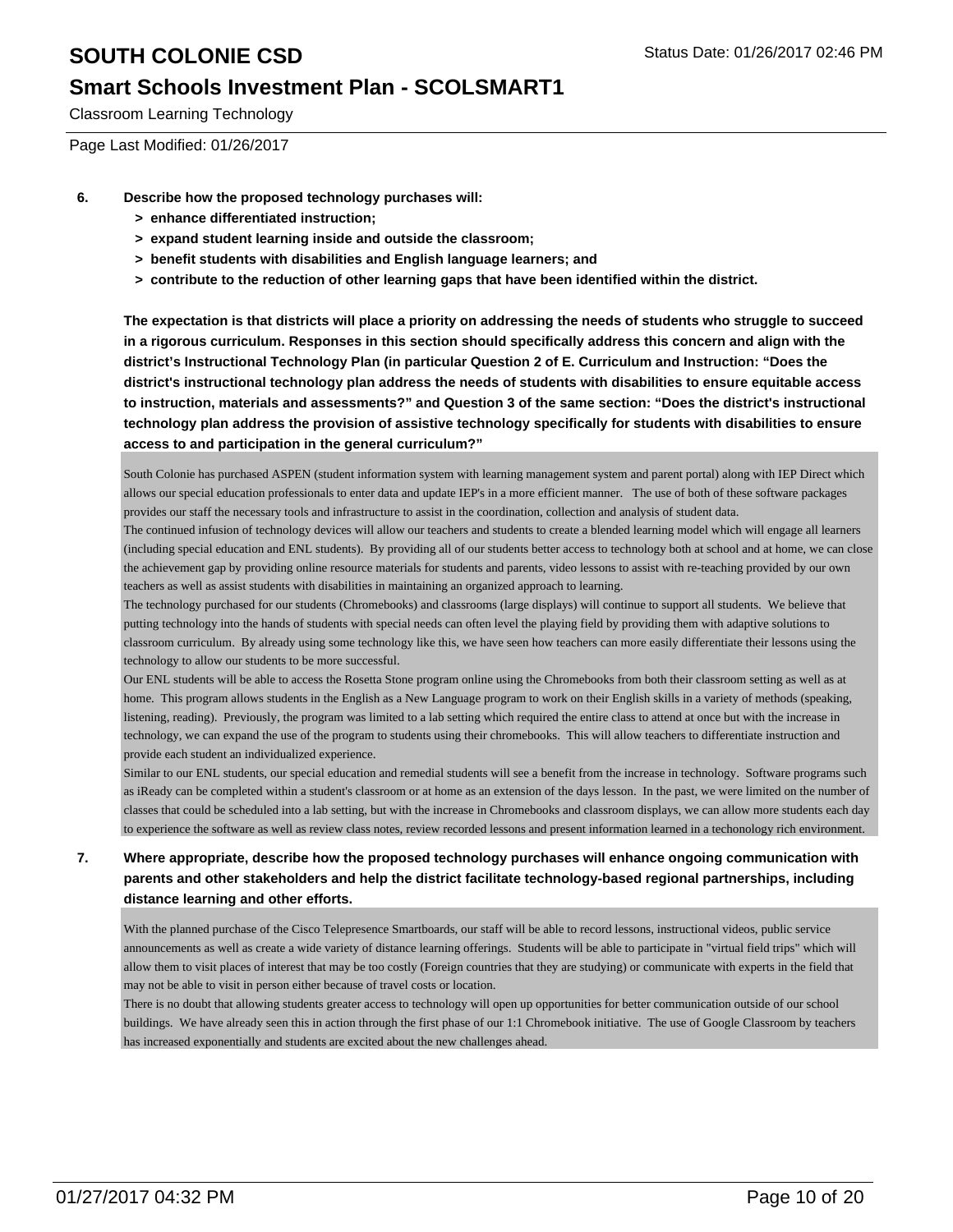### **Smart Schools Investment Plan - SCOLSMART1**

Classroom Learning Technology

Page Last Modified: 01/26/2017

**8. Describe the district's plan to provide professional development to ensure that administrators, teachers and staff can employ the technology purchased to enhance instruction successfully.**

**Note: This response should be aligned and expanded upon in accordance with your district's response to Question 1 of F. Professional Development of your Instructional Technology Plan: "Please provide a summary of professional development offered to teachers and staff, for the time period covered by this plan, to support technology to enhance teaching and learning. Please include topics, audience and method of delivery within your summary."**

#### Professional Development

Staff development is a critical component of our technology planning. We are committed to on- going training for all staff to ensure effective use of technology tools, and to help teachers to focus on integration into the curriculum.

The goal of technology-related professional development is to provide an environment where educators will become competent in the use of technology for support of the curriculum and the management of instruction. The efforts of the New York State Board of Regents, the State Education Department, and the State Professional Standards and Practices Board for Teaching have resulted in formal processes that promote and support professional development for all educators and other school personnel.

In reviewing the district's overall Professional Development priorities, it is clear that training in instructional technology is emphasized in all priority areas. Technology training is critical to our overall Professional Development plan. Staff development is offered throughout the academic year and in the summer. On the average, the majority of teachers spend 30-40 hours per academic year on scheduled professional development activities. Below are the different modes of instruction available for teachers to fulfill professional development requirements.

- Professional planning days
- Half days and Superintendent's Conference Days
- Professional Learning Communities focused on instructional practices
- Faculty meetings, department or grade level meetings focused on student learning and/or professional growth
- On-going District-wide training in Google Docs and Google Drive
- Workshops provided by South Colonie and Teacher Center staff members
- Out of district conferences and workshops for Teachers and Administrators
- Online classes and courses.

Listed below are the offerings that help to build a strong foundation for our staff:

Software Courses in:

- Word Processing
- Excel Spreadsheet
- PowerPoint
- · Moviemaker
- · Digital Photography
- Email and GMail
- · The World Wide Web
- **SMARTBoard**
- · Effective use of Ipads in the classroom
- Google Classroom
- ASPEN Pages and Gradebook
- · Google Apps

### **9. Districts must contact the SUNY/CUNY teacher preparation program that supplies the largest number of the district's new teachers to request advice on innovative uses and best practices at the intersection of pedagogy and educational technology.**

By checking this box, you certify that you have contacted the SUNY/CUNY teacher preparation program that supplies the largest number of your new teachers to request advice on these issues.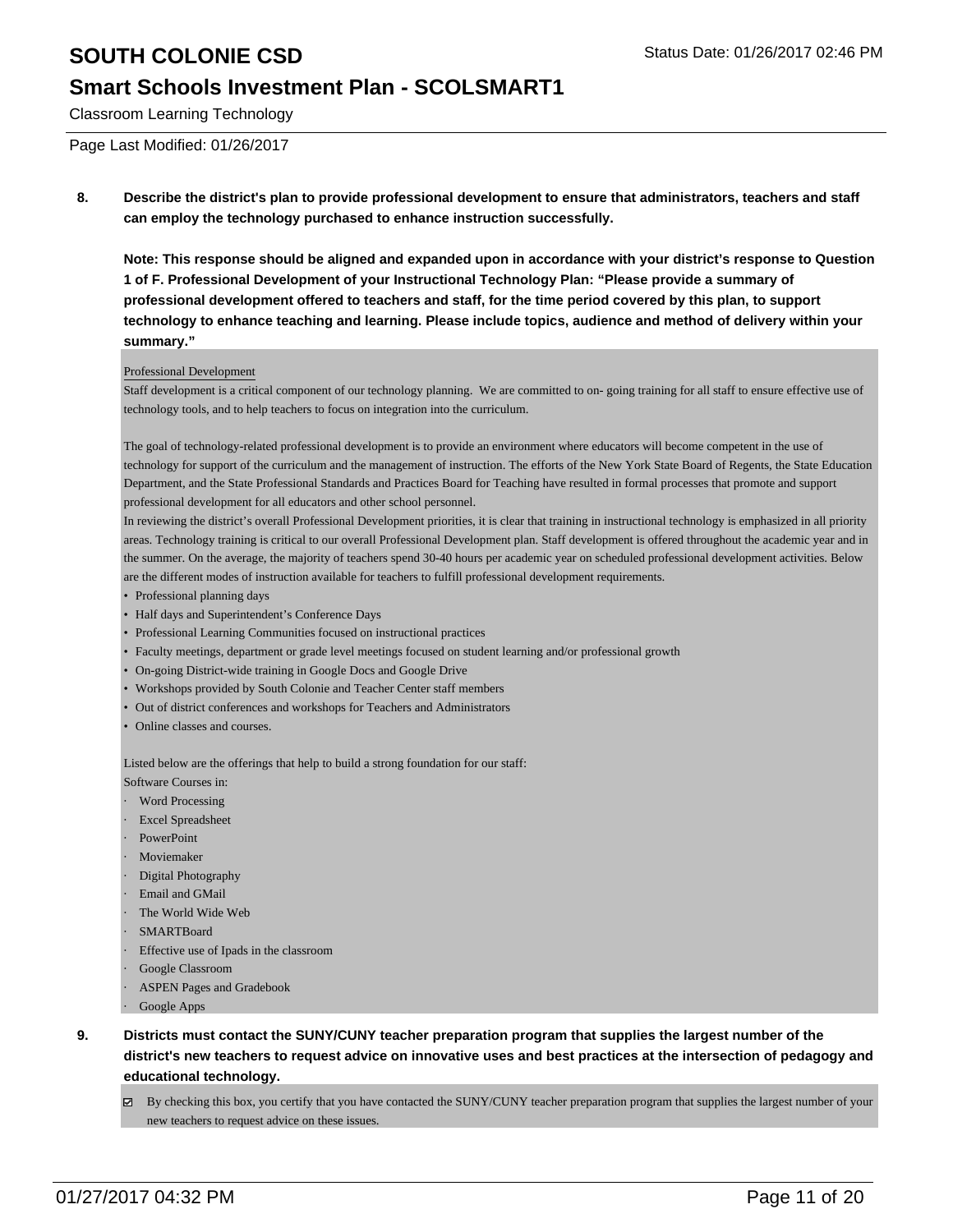### **Smart Schools Investment Plan - SCOLSMART1**

Classroom Learning Technology

Page Last Modified: 01/26/2017

**9a. Please enter the name of the SUNY or CUNY Institution that you contacted.**

SUNY Albany

**9b. Enter the primary Institution phone number.**

518-442-4988

**9c. Enter the name of the contact person with whom you consulted and/or will be collaborating with on innovative uses of technology and best practices.**

Dr. Kevin Williams and Dr. Robert Bangert-Drowns

**10. A district whose Smart Schools Investment Plan proposes the purchase of technology devices and other hardware must account for nonpublic schools in the district.**

**Are there nonpublic schools within your school district?**

Yes

- $\square$  No
- **10a. Describe your plan to loan purchased hardware to nonpublic schools within your district. The plan should use your district's nonpublic per-student loan amount calculated below, within the framework of the guidance. Please enter the date by which nonpublic schools must request classroom technology items. Also, specify in your response the devices that the nonpublic schools have requested, as well as in the in the Budget and the Expenditure Table at the end of the page.**

We will develop a timeline that is similar to our plan to request and distribute textbooks to all private schools within the South Colonie School District. This timeline will be as flexible as possible to allow for additional requests during the school year.

Initial requests should be submitted by April 1st each year to allow for appropriate budgeting and ordering of devices and to ensure that they arrive in a timely manner for the start of each school year. **The deadline for nonpublic schools to submit requests will be June 1st in order to guarantee that devices are available for the opening of school in September.**

We will allow for additional requests on a quarterly basis throughout the school year as funds are available and replenished through the Smart Schools Reimbursement process.

Private Schools have requested Smart Board technologies, personal computer equipment (iPads, Chromebooks) to date. These requests align well with the devices that our public school students are requesting.

**10b. A final Smart Schools Investment Plan cannot be approved until school authorities have adopted regulations specifying the date by which requests from nonpublic schools for the purchase and loan of Smart Schools Bond Act classroom technology must be received by the district.**

 $\boxtimes$  By checking this box, you certify that you have such a plan and associated regulations in place that have been made public.

### **11. Nonpublic Classroom Technology Loan Calculator**

**The Smart Schools Bond Act provides that any Classroom Learning Technology purchases made using Smart Schools funds shall be lent, upon request, to nonpublic schools in the district. However, no school district shall be required to loan technology in amounts greater than the total obtained and spent on technology pursuant to the Smart Schools Bond Act and the value of such loan may not exceed the total of \$250 multiplied by the nonpublic school enrollment in the base year at the time of enactment.**

**See:**

**http://www.p12.nysed.gov/mgtserv/smart\_schools/docs/Smart\_Schools\_Bond\_Act\_Guidance\_04.27.15\_Final.pdf.**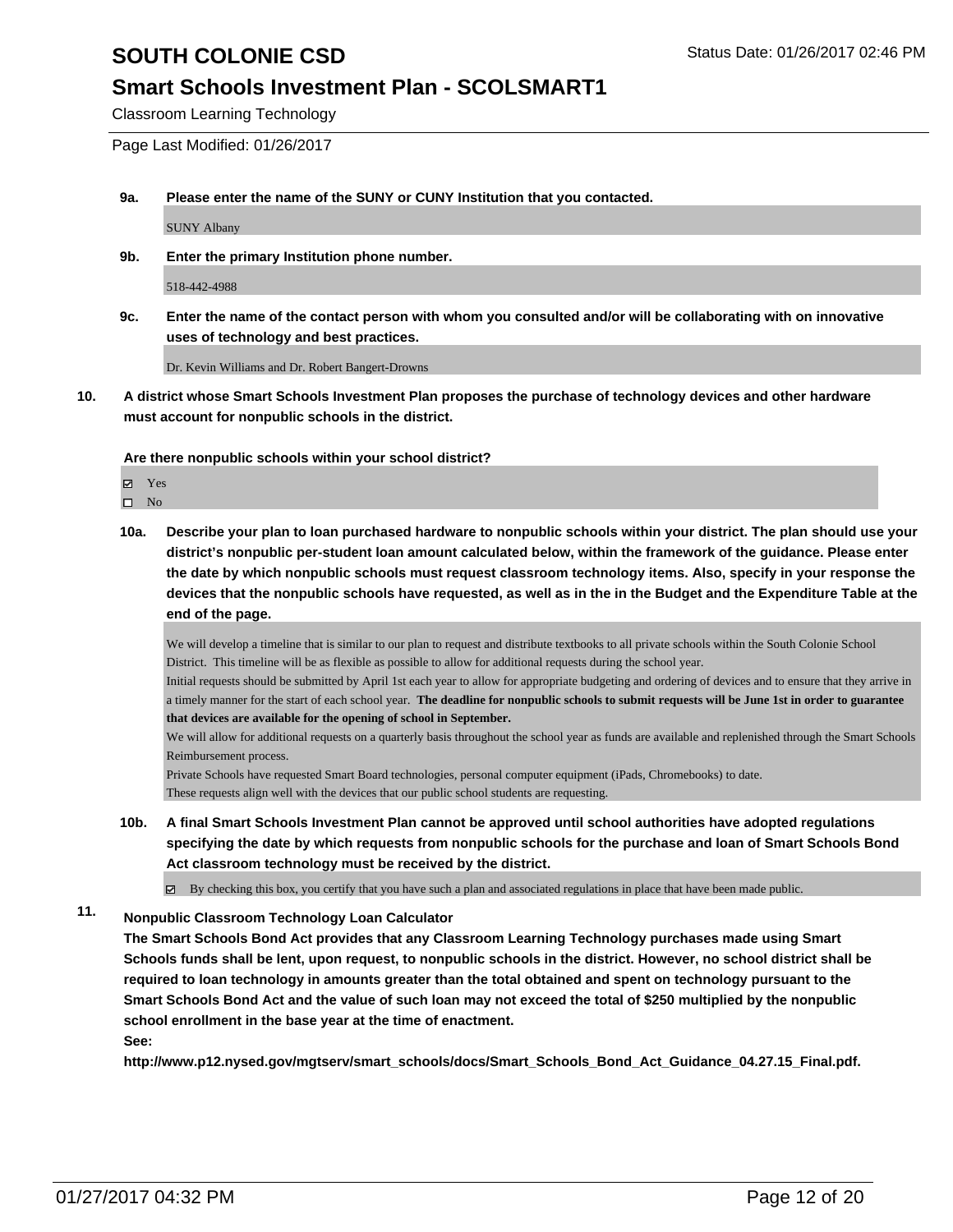## **Smart Schools Investment Plan - SCOLSMART1**

Classroom Learning Technology

Page Last Modified: 01/26/2017

|                                     | 1. Classroom<br>Technology<br>Sub-allocation | 2. Public<br>l Enrollment<br>$(2014-15)$ | 3. Nonpublic<br><b>Enrollment</b><br>(2014-15) | l 4. Sum of<br>Public and<br>Nonpublic<br><b>Enrollment</b> | 5. Total Per<br>Pupil Sub-<br>lallocation | 16. Total<br>l Nonpublic Loan<br>Amount |
|-------------------------------------|----------------------------------------------|------------------------------------------|------------------------------------------------|-------------------------------------------------------------|-------------------------------------------|-----------------------------------------|
| Calculated Nonpublic Loan<br>Amount | 1,027,621                                    | 5.438                                    | 734                                            | 6.172                                                       | 167                                       | 122.578                                 |

**12. To ensure the sustainability of technology purchases made with Smart Schools funds, districts must demonstrate a long-term plan to maintain and replace technology purchases supported by Smart Schools Bond Act funds. This sustainability plan shall demonstrate a district's capacity to support recurring costs of use that are ineligible for Smart Schools Bond Act funding such as device maintenance, technical support, Internet and wireless fees, maintenance of hotspots, staff professional development, building maintenance and the replacement of incidental items. Further, such a sustainability plan shall include a long-term plan for the replacement of purchased devices and equipment at the end of their useful life with other funding sources.**

By checking this box, you certify that the district has a sustainability plan as described above.

**13. Districts must ensure that devices purchased with Smart Schools Bond funds will be distributed, prepared for use, maintained and supported appropriately. Districts must maintain detailed device inventories in accordance with generally accepted accounting principles.**

 $\boxtimes$  By checking this box, you certify that the district has a distribution and inventory management plan and system in place.

**14. If you are submitting an allocation for Classroom Learning Technology complete this table. Note that the calculated Total at the bottom of the table must equal the Total allocation for this category that you entered in the SSIP Overview overall budget.**

|                         | Sub-Allocation |
|-------------------------|----------------|
| Interactive Whiteboards | 160,000        |
| Computer Servers        | 50,001         |
| Desktop Computers       | 90,000         |
| Laptop Computers        | 347,220        |
| Tablet Computers        | 35,247         |
| Other Costs             | 345,153        |
| Totals:                 | 1,027,621      |

**15. Please detail the type, quantity, per unit cost and total cost of the eligible items under each sub-category. This is especially important for any expenditures listed under the "Other" category. All expenditures must be capital-bond eligible to be reimbursed through the SSBA. If you have any questions, please contact us directly through smartschools@nysed.gov.**

**Please specify in the "Item to be Purchased" field which specific expenditures and items are planned to meet the district's nonpublic loan requirement, if applicable.**

**NOTE: Wireless Access Points that will be loaned/purchased for nonpublic schools should ONLY be included in this category, not under School Connectivity, where public school districts would list them.**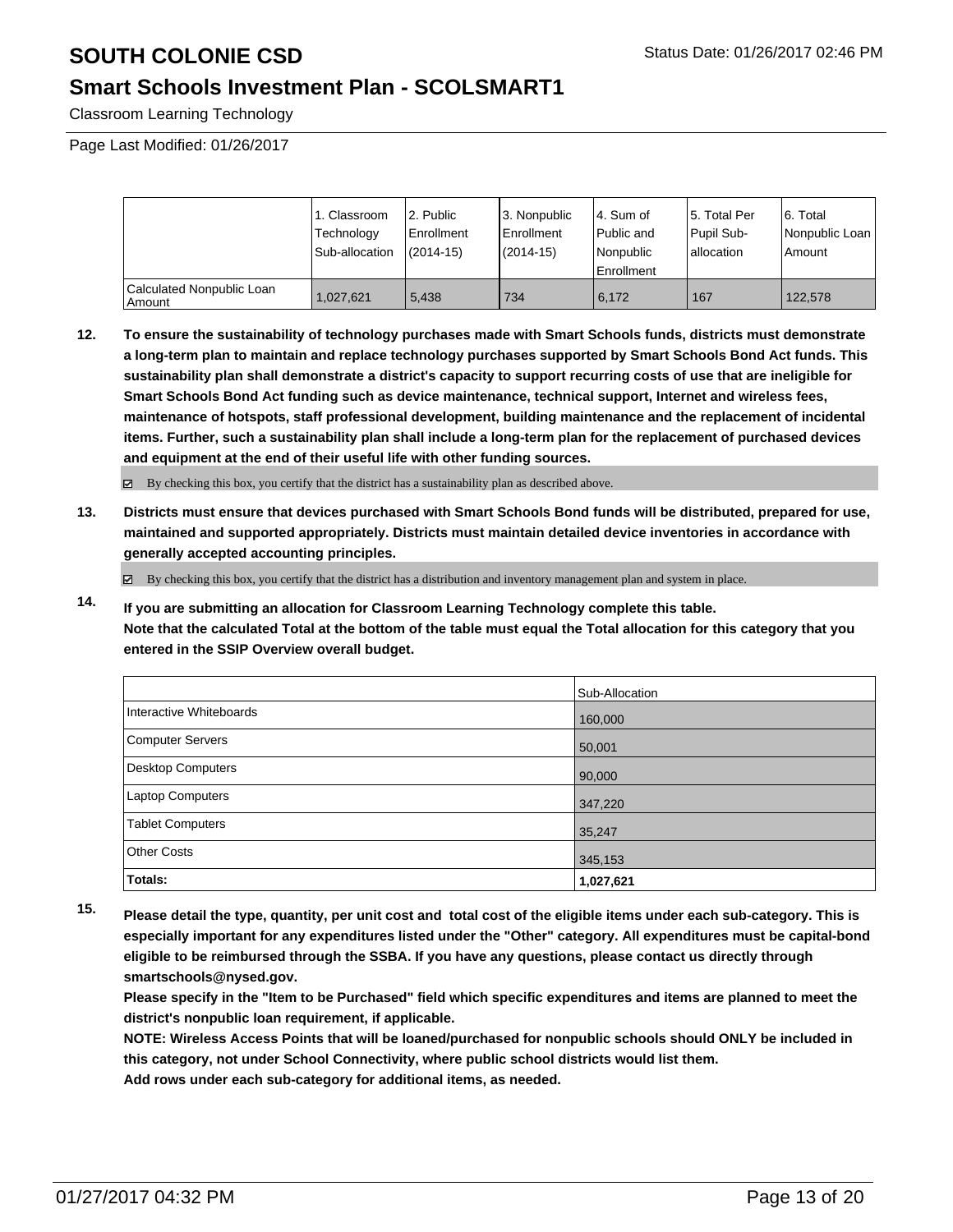# **Smart Schools Investment Plan - SCOLSMART1**

Classroom Learning Technology

Page Last Modified: 01/26/2017

| Select the allowable expenditure | Item to be Purchased              | Quantity | Cost per Item | <b>Total Cost</b> |
|----------------------------------|-----------------------------------|----------|---------------|-------------------|
| type.                            |                                   |          |               |                   |
| Repeat to add another item under |                                   |          |               |                   |
| each type.                       |                                   |          |               |                   |
| Interactive Whiteboards          | Cisco MX800                       | 8        | 20,000        | 160,000           |
| <b>Desktop Computers</b>         | <b>Dell Desktop Computers</b>     | 180      | 500           | 90,000            |
| <b>Laptop Computers</b>          | Dell 11 Chromebooks               | 1000     | 270           | 270,000           |
| <b>Tablet Computers</b>          | Apple iPad Air                    | 68       | 379           | 25,772            |
| <b>Computer Servers</b>          | Cisco Server                      | 3        | 16,667        | 50,001            |
| <b>Other Costs</b>               | Interactive LCD Displays          | 70       | 4,400         | 308,000           |
| <b>Laptop Computers</b>          | (non-pub) Dell 11 Chromebooks     | 286      | 270           | 77,220            |
| <b>Other Costs</b>               | (non-pub)Interactive LCD Displays | 8        | 4,400         | 35,200            |
| <b>Tablet Computers</b>          | (non-pub) Apple iPad Air          | 25       | 379           | 9,475             |
| <b>Other Costs</b>               | <b>iPad Covers</b>                | 60       | 21            | 1,260             |
| <b>Other Costs</b>               | (non-pub) iPad Covers             | 32       | 21            | 672               |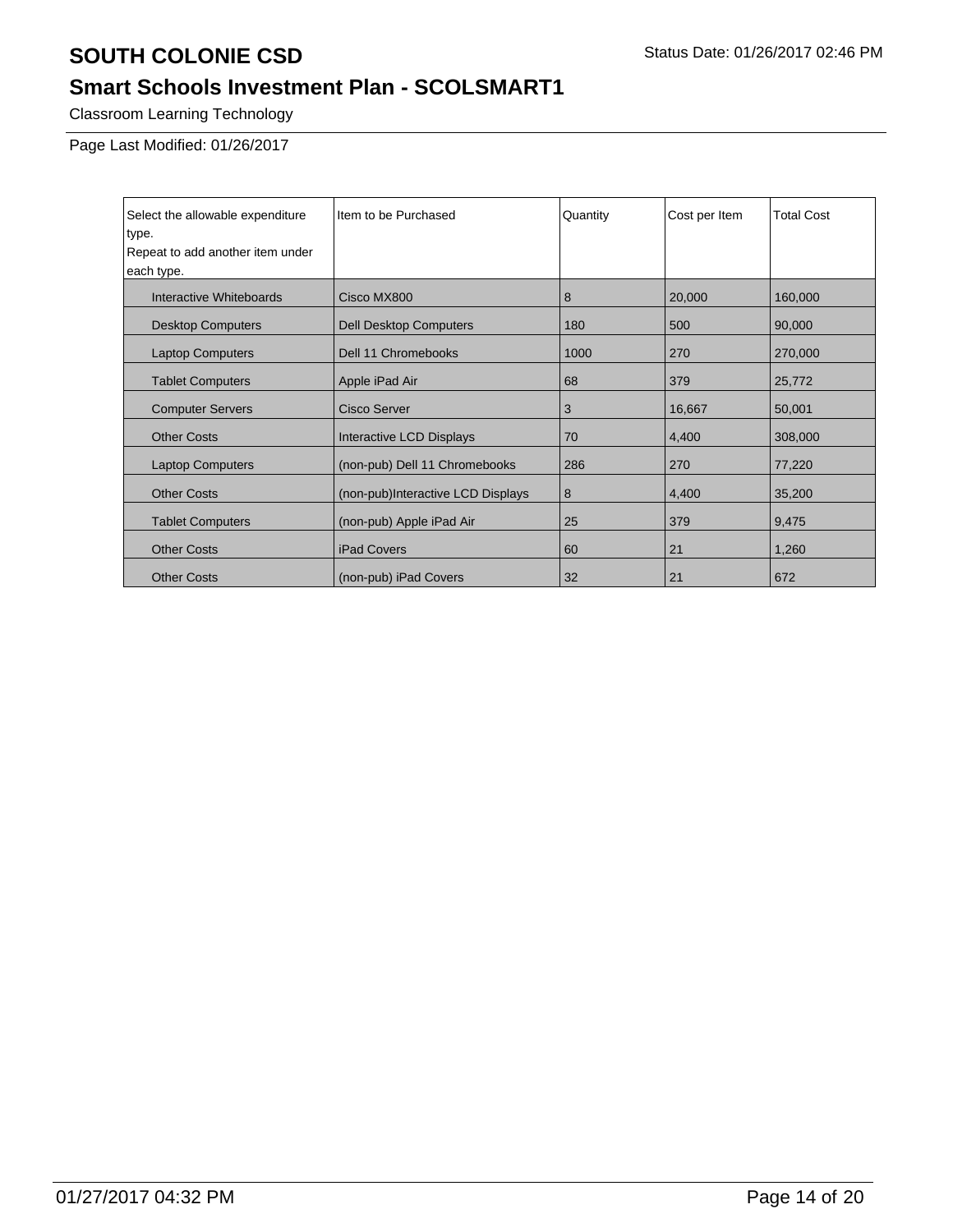Pre-Kindergarten Classrooms

Page Last Modified: 01/26/2017

**1. Provide information regarding how and where the district is currently serving pre-kindergarten students and justify the need for additional space with enrollment projections over 3 years.**

(No Response)

- **2. Describe the district's plan to construct, enhance or modernize education facilities to accommodate prekindergarten programs. Such plans must include:**
	- **Specific descriptions of what the district intends to do to each space;**
	- **An affirmation that pre-kindergarten classrooms will contain a minimum of 900 square feet per classroom;**
	- **The number of classrooms involved;**
	- **The approximate construction costs per classroom; and**
	- **Confirmation that the space is district-owned or has a long-term lease that exceeds the probable useful life of the improvements.**

(No Response)

**3. Smart Schools Bond Act funds may only be used for capital construction costs. Describe the type and amount of additional funds that will be required to support ineligible ongoing costs (e.g. instruction, supplies) associated with any additional pre-kindergarten classrooms that the district plans to add.**

(No Response)

**4. All plans and specifications for the erection, repair, enlargement or remodeling of school buildings in any public school district in the State must be reviewed and approved by the Commissioner. Districts that plan capital projects using their Smart Schools Bond Act funds will undergo a Preliminary Review Process by the Office of Facilities Planning.**

**Please indicate on a separate row each project number given to you by the Office of Facilities Planning.**

| Project Number |  |  |
|----------------|--|--|
| (No Response)  |  |  |

**5. If you have made an allocation for Pre-Kindergarten Classrooms, complete this table.**

**Note that the calculated Total at the bottom of the table must equal the Total allocation for this category that you entered in the SSIP Overview overall budget.**

|                                          | Sub-Allocation |
|------------------------------------------|----------------|
| Construct Pre-K Classrooms               | (No Response)  |
| Enhance/Modernize Educational Facilities | (No Response)  |
| Other Costs                              | (No Response)  |
| Totals:                                  |                |

**6. Please detail the type, quantity, per unit cost and total cost of the eligible items under each sub-category. This is especially important for any expenditures listed under the "Other" category. All expenditures must be capital-bond eligible to be reimbursed through the SSBA. If you have any questions, please contact us directly through smartschools@nysed.gov.**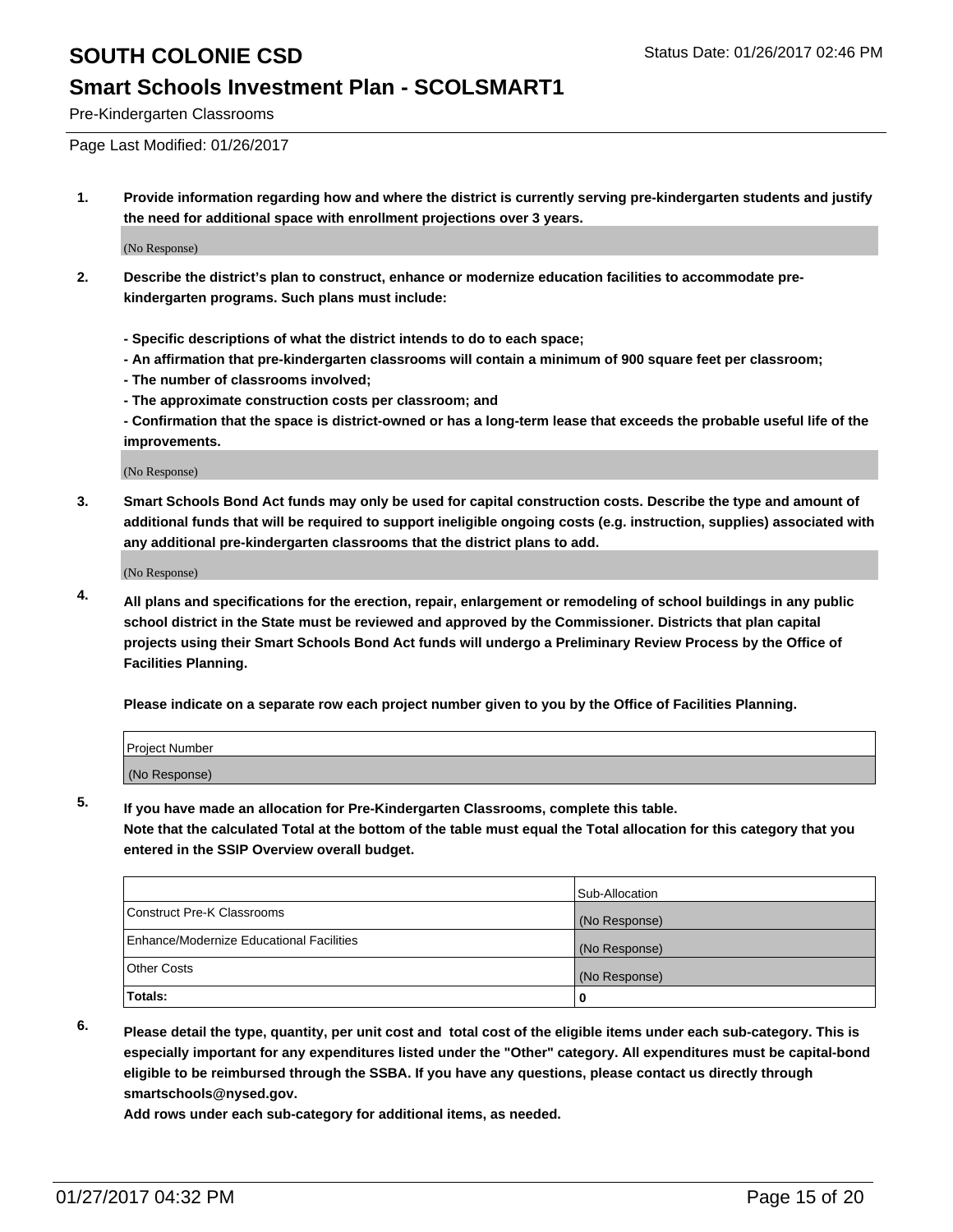## **Smart Schools Investment Plan - SCOLSMART1**

Pre-Kindergarten Classrooms

Page Last Modified: 01/26/2017

| Select the allowable expenditure | Item to be purchased | l Quantitv    | Cost per Item | Total Cost    |
|----------------------------------|----------------------|---------------|---------------|---------------|
| type.                            |                      |               |               |               |
| Repeat to add another item under |                      |               |               |               |
| each type.                       |                      |               |               |               |
| (No Response)                    | (No Response)        | (No Response) | (No Response) | (No Response) |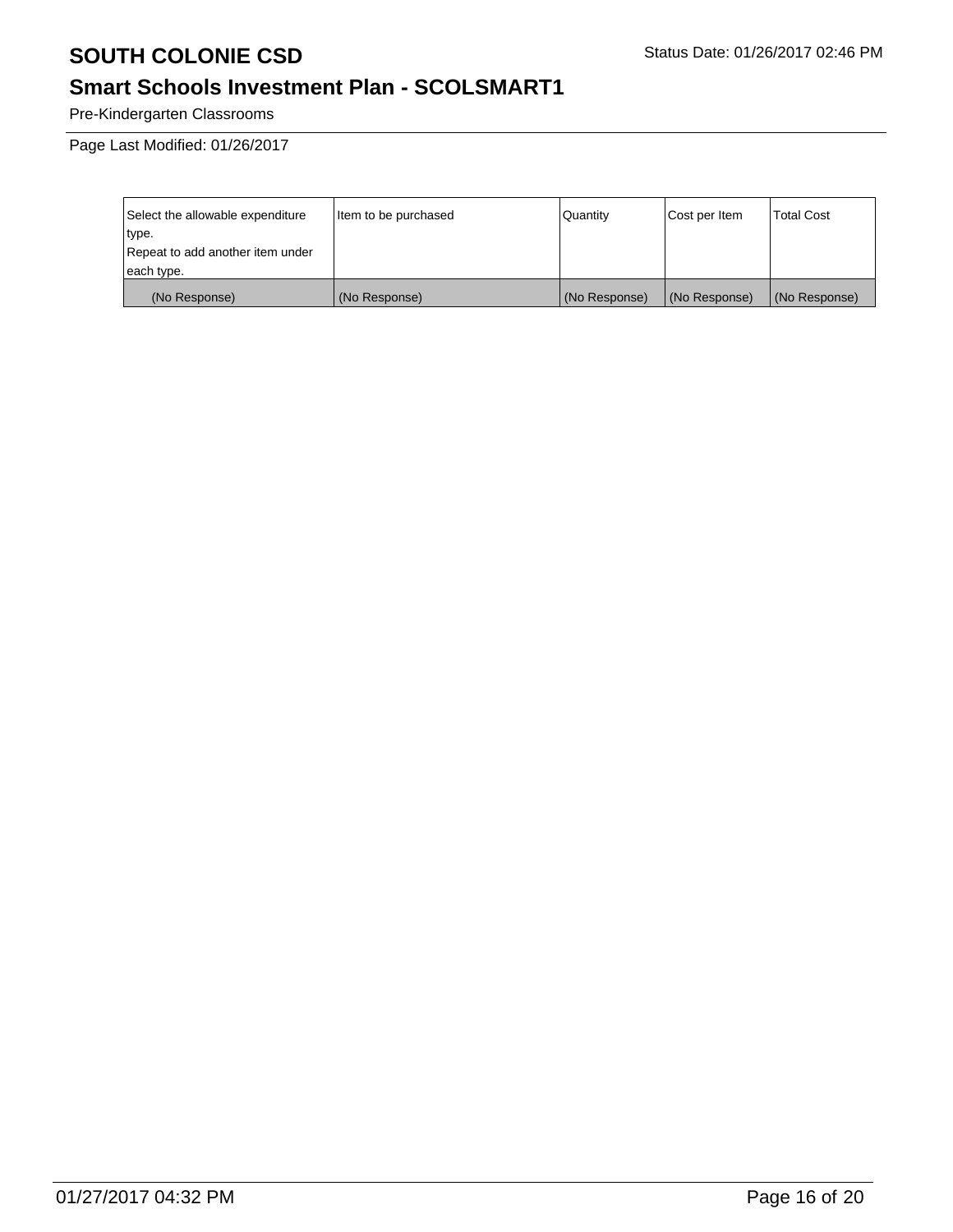### **Smart Schools Investment Plan - SCOLSMART1**

Replace Transportable Classrooms

Page Last Modified: 01/26/2017

**1. Describe the district's plan to construct, enhance or modernize education facilities to provide high-quality instructional space by replacing transportable classrooms.**

(No Response)

**2. All plans and specifications for the erection, repair, enlargement or remodeling of school buildings in any public school district in the State must be reviewed and approved by the Commissioner. Districts that plan capital projects using their Smart Schools Bond Act funds will undergo a Preliminary Review Process by the Office of Facilities Planning.**

**Please indicate on a separate row each project number given to you by the Office of Facilities Planning.**

| <b>Project Number</b> |  |
|-----------------------|--|
| (No Response)         |  |

**3. For large projects that seek to blend Smart Schools Bond Act dollars with other funds, please note that Smart Schools Bond Act funds can be allocated on a pro rata basis depending on the number of new classrooms built that directly replace transportable classroom units.**

**If a district seeks to blend Smart Schools Bond Act dollars with other funds describe below what other funds are being used and what portion of the money will be Smart Schools Bond Act funds.**

(No Response)

**4. If you have made an allocation for Replace Transportable Classrooms, complete this table. Note that the calculated Total at the bottom of the table must equal the Total allocation for this category that you entered in the SSIP Overview overall budget.**

|                                                | Sub-Allocation |
|------------------------------------------------|----------------|
| Construct New Instructional Space              | (No Response)  |
| Enhance/Modernize Existing Instructional Space | (No Response)  |
| <b>Other Costs</b>                             | (No Response)  |
| Totals:                                        |                |

**5. Please detail the type, quantity, per unit cost and total cost of the eligible items under each sub-category. This is especially important for any expenditures listed under the "Other" category. All expenditures must be capital-bond eligible to be reimbursed through the SSBA. If you have any questions, please contact us directly through smartschools@nysed.gov.**

| Select the allowable expenditure | Item to be purchased | Quantity      | Cost per Item | <b>Total Cost</b> |
|----------------------------------|----------------------|---------------|---------------|-------------------|
| type.                            |                      |               |               |                   |
| Repeat to add another item under |                      |               |               |                   |
| each type.                       |                      |               |               |                   |
| (No Response)                    | (No Response)        | (No Response) | (No Response) | (No Response)     |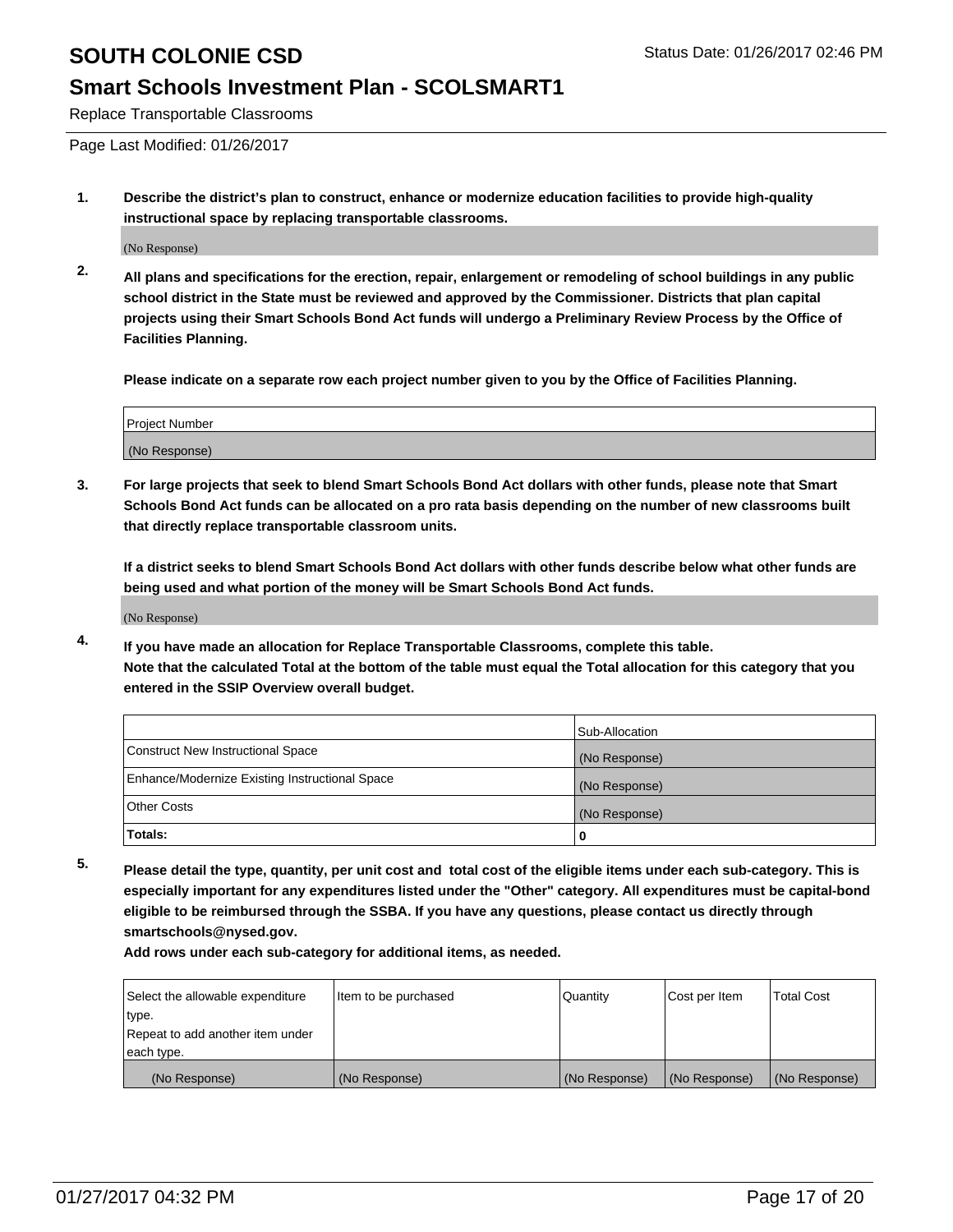### **Smart Schools Investment Plan - SCOLSMART1**

High-Tech Security Features

Page Last Modified: 01/26/2017

**1. Describe how you intend to use Smart Schools Bond Act funds to install high-tech security features in school buildings and on school campuses.**

(No Response)

**2. All plans and specifications for the erection, repair, enlargement or remodeling of school buildings in any public school district in the State must be reviewed and approved by the Commissioner. Districts that plan capital projects using their Smart Schools Bond Act funds will undergo a Preliminary Review Process by the Office of Facilities Planning.** 

**Please indicate on a separate row each project number given to you by the Office of Facilities Planning.**

| <b>Project Number</b> |  |
|-----------------------|--|
| (No Response)         |  |

- **3. Was your project deemed eligible for streamlined Review?**
	- □ Yes
	- $\square$  No
- **4. Include the name and license number of the architect or engineer of record.**

| 'Name         | License Number |
|---------------|----------------|
| (No Response) | (No Response)  |

**5. If you have made an allocation for High-Tech Security Features, complete this table. Note that the calculated Total at the bottom of the table must equal the Total allocation for this category that you entered in the SSIP Overview overall budget.**

|                                                      | Sub-Allocation |
|------------------------------------------------------|----------------|
| Capital-Intensive Security Project (Standard Review) | (No Response)  |
| <b>Electronic Security System</b>                    | (No Response)  |
| <b>Entry Control System</b>                          | (No Response)  |
| Approved Door Hardening Project                      | (No Response)  |
| <b>Other Costs</b>                                   | (No Response)  |
| Totals:                                              | 0              |

**6. Please detail the type, quantity, per unit cost and total cost of the eligible items under each sub-category. This is especially important for any expenditures listed under the "Other" category. All expenditures must be capital-bond eligible to be reimbursed through the SSBA. If you have any questions, please contact us directly through smartschools@nysed.gov.**

| Select the allowable expenditure | Item to be purchased | Quantity      | Cost per Item | <b>Total Cost</b> |
|----------------------------------|----------------------|---------------|---------------|-------------------|
| type.                            |                      |               |               |                   |
| Repeat to add another item under |                      |               |               |                   |
| each type.                       |                      |               |               |                   |
| (No Response)                    | (No Response)        | (No Response) | (No Response) | (No Response)     |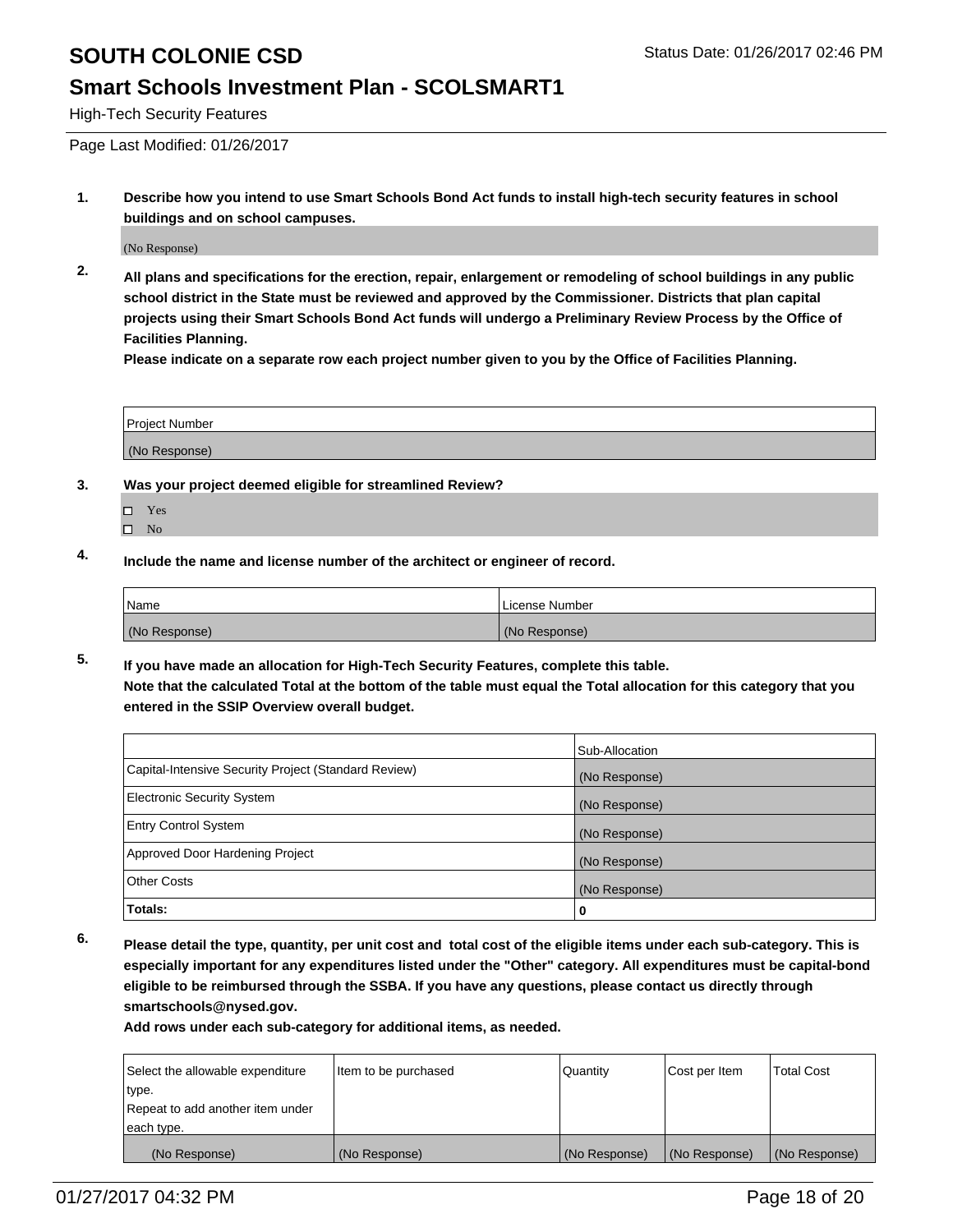## **Smart Schools Investment Plan - SCOLSMART1**

Report